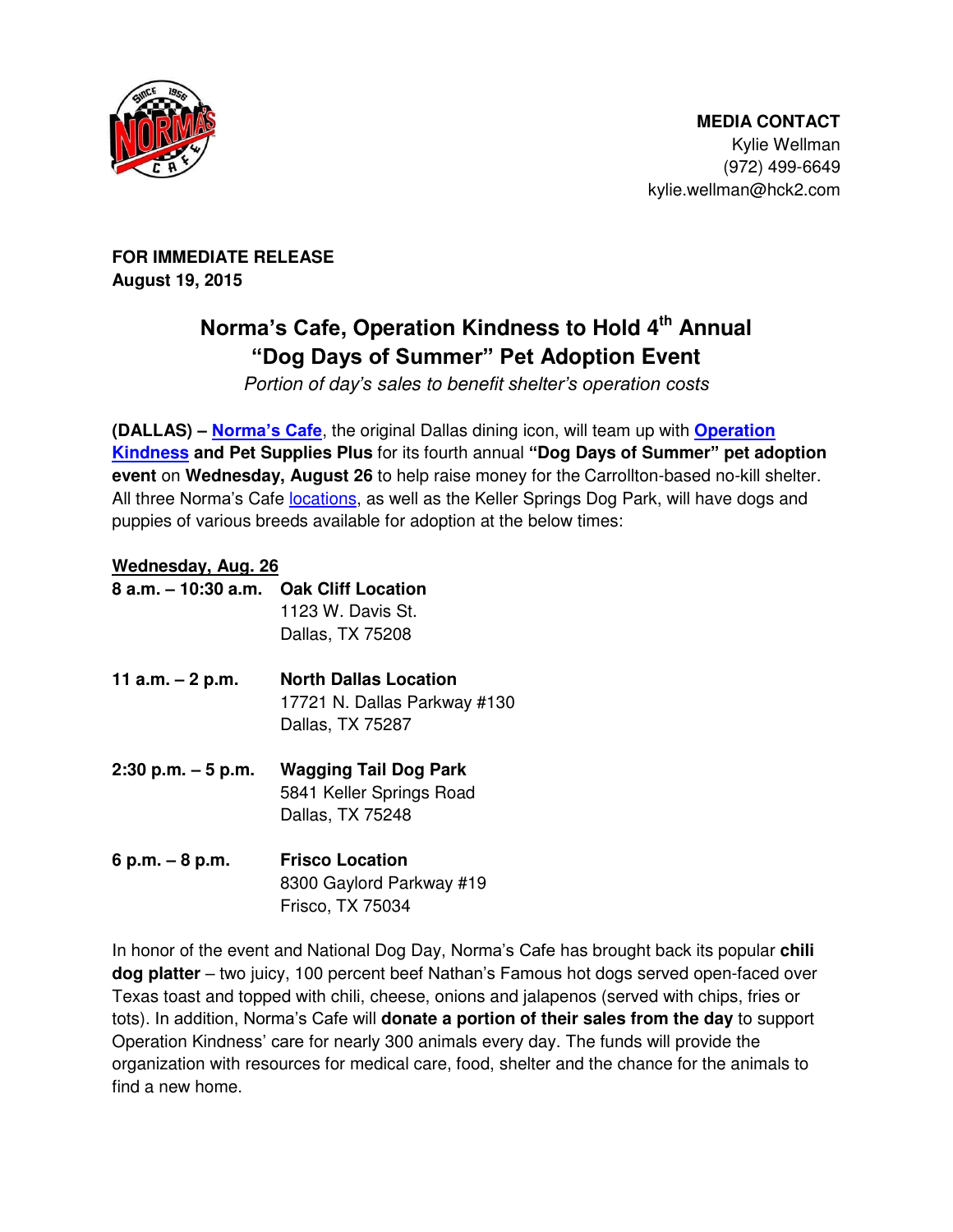"We are excited to team up with North Texas' oldest and largest no-kill shelter through our Dog Days of Summer event again this year," said **[Ed Murph, owner of Norma's Cafe](http://www.normascafe.com/about/)**. "Norma's Cafe encourages all guests to join in our support of the shelter's efforts to find these dogs a new home at all of our locations."

Norma's Cafe guests who adopt on-site will receive **a free \$25 gift card** to the restaurant. All adoptable pets on location will be current on vaccinations, spayed or neutered, and microchipped. The [adoption process](http://www.operationkindness.org/adopt/ready.php) is quick and simple – guests of Norma's Cafe are able to adopt their new pet onsite and take them home, or pick up their new family member from Operation Kindness after work. A full list of adoptable dogs can be found online on the Operation Kindness website at [www.OperationKindness.org.](http://www.operationkindness.org/) Pet Supplies Plus, the official pet supply retailer for Operation Kindness, will also be in attendance and will be providing dog treats and coupons throughout the day to all Norma's Cafe guests.

"We are extremely grateful for Norma's Cafe's continued support as they take part in the Dog Days of Summer event for their fourth year," said **Julie Goff, Development Manager for Operation Kindness.** "We couldn't think of a better way to celebrate National Dog Day than holding adoptions at all three of their locations, which gives us the opportunity to spread awareness of pet overpopulation and to share our loving animals with the North Texas community."

For more information about the Norma's Cafe on W. Davis Street, Dallas Parkway or in Frisco, having Norma's Cafe cater your next meal or ordering its famous Mile-High Cream Pies™, call (972) 820-5871 or visit [www.NormasCafe.com.](http://www.normascafe.com/)

*Tweet it:* [@NormasCafe](https://twitter.com/NormasCafe) celebrates #NationalDogDay on August 26 with adoptions and @originalnathans chili dogs! #NormasDogDays

#### **About Norma's Cafe**

Norma's Cafe is a Dallas home cooking institution. Founded in 1956, Norma's Cafe serves up hot, fresh, and savory home-style meals, with a sinful Texan flare, which are sure to make your mouth water. The original location has been operating in Oak Cliff for more than 50 years. Norma's Cafe has two newer locations located in North Dallas and Frisco. Norma's Cafe is the rare type of cafe that one can stop by for a cup of freshly brewed coffee or a full-on family meal and leave equally satisfied. Norma's Cafe staples include big breakfasts, characterized by fluffy biscuits and gravy, satisfying dinners with award-winning chicken fried steak, and homemade, Mile-High Pies™ for dessert. Norma's Cafe is the one, the only, the original.

### **About Operation Kindness**

Founded in 1976, Operation Kindness is the oldest and largest no-kill shelter in North Texas. Its mission is to care for homeless cats and dogs in a no-kill environment until each is adopted into responsible homes and to advocate humane values and behavior. Operation Kindness has saved nearly 80,000 animals since its inception. Operation Kindness cares for an average of 300 animals on a day-to-day basis, with another 100-150 animals in foster homes. More than